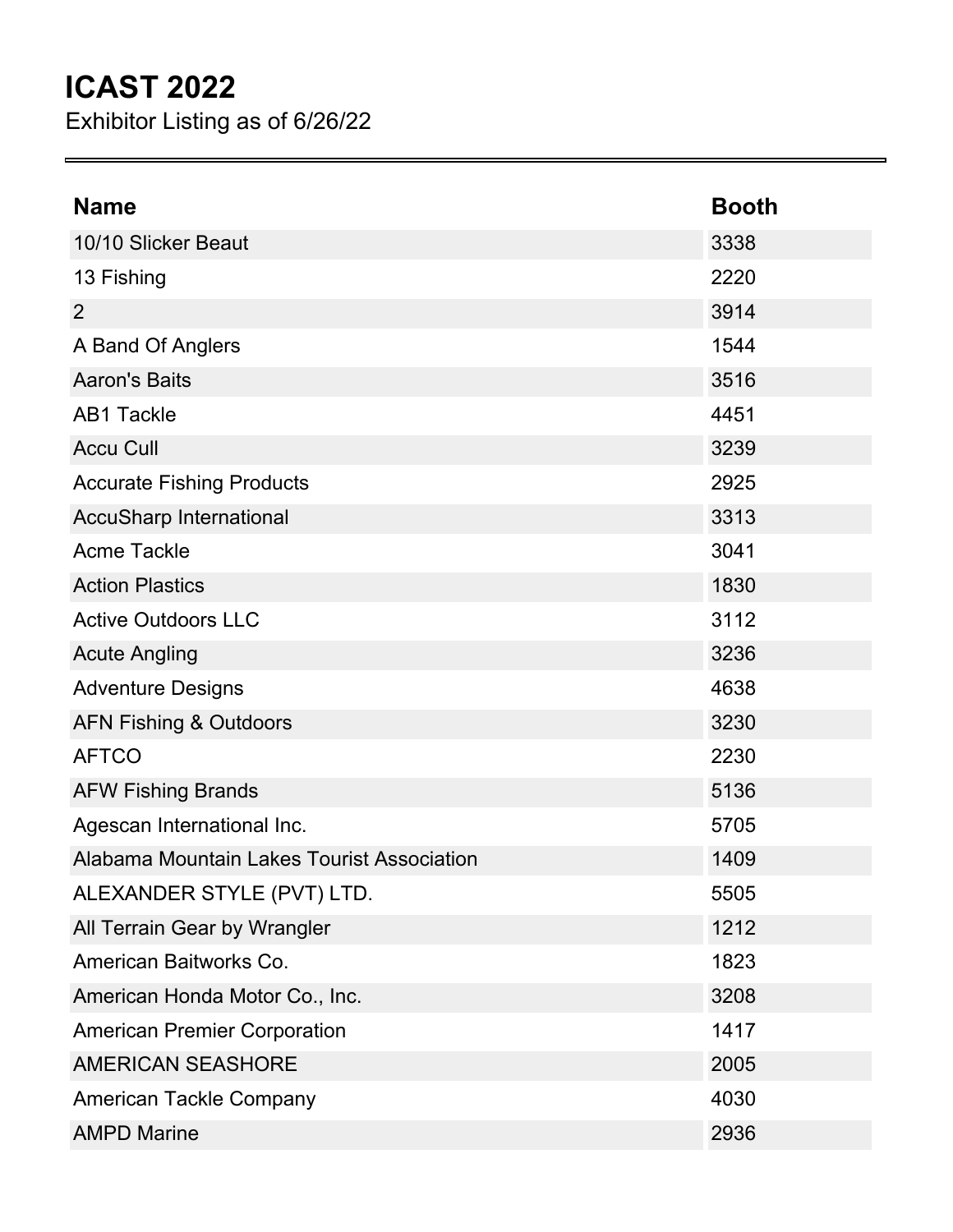| <b>Amped Outdoors</b>                                  | 4305       |
|--------------------------------------------------------|------------|
| Amundson Outdoor Products Ltd.                         | 1509       |
| <b>Anchor Wizard</b>                                   | 3633       |
| Angler Armor Boat Alarm System                         | 5716       |
| Anglers for Lake Okeechobee                            | 4360       |
| Anglers Resource, LLC                                  | 2015       |
| <b>Anything Possible Brands</b>                        | 4430       |
| <b>AO Coolers</b>                                      | 3412       |
| <b>Apparel Connection LLC</b>                          | 4516       |
| <b>Aqua Case Floating Phone Case</b>                   | 2823       |
| Aqua Logic, Inc                                        | 1323       |
| Aquaglide                                              | 1444       |
| Aqua-Vu                                                | 1223       |
| Arctic Ice, LLC                                        | 2010       |
| <b>ARK Rods</b>                                        | 4412       |
| <b>AUBass</b>                                          | 4100       |
| <b>AVID Sportswear</b>                                 | 4341       |
| <b>B &amp; M Pole Company</b>                          | 4517       |
| <b>B&amp;B Products LLC</b>                            | 4203       |
| <b>B&amp;W Trailer Hitches</b>                         | 4017       |
| B.A.S.S., LLC                                          | 1030       |
| <b>Bad River Tackle Company</b>                        | 1830       |
| <b>Bajio Sunglasses</b>                                | 5423       |
| Bass Assassin Lures, Inc.                              | 3002       |
| <b>Bass Gorillas</b>                                   | 4561       |
| Bass U TV                                              | 5923       |
| <b>BassReaper Bait Co</b>                              | 1641       |
| Batson Enterprises, Inc.                               | 4808       |
| <b>Battery Tender</b>                                  | 4504, 4505 |
| <b>Battery USA</b>                                     | 4438       |
| <b>Bayou Classic</b>                                   | 5615       |
| Bert's Custom Tackle, Walker Downriggers, Tecla Marine | 2020       |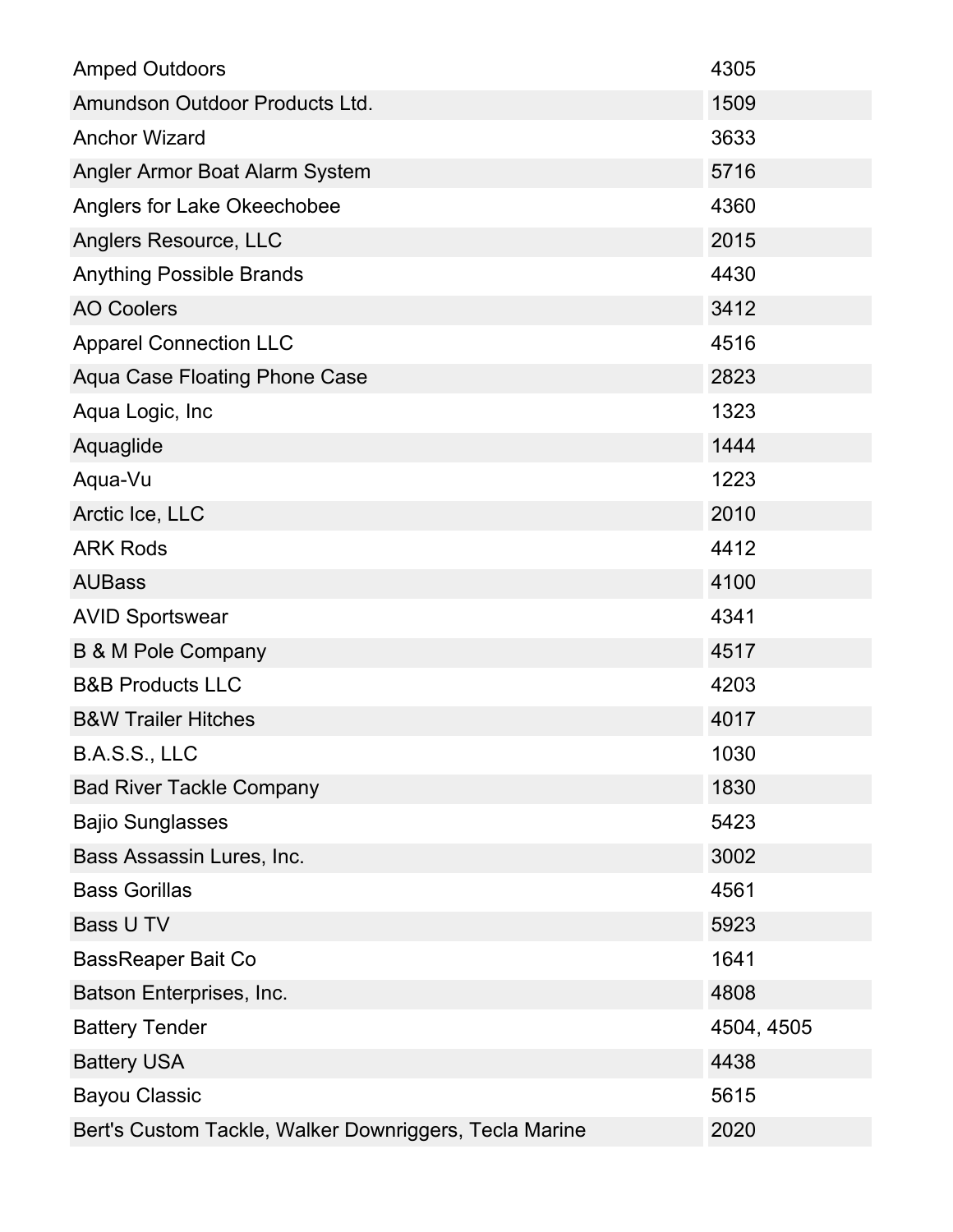| <b>Best Catch Bait Co</b>            | 3336       |
|--------------------------------------|------------|
| Betts Tackle, Ltd                    | 1226       |
| <b>Beyond Braid</b>                  | 1941       |
| <b>Big Bite Baits</b>                | 830        |
| <b>Big Rig Bassin</b>                | 4653       |
| <b>Big Sky Precision</b>             | 5412       |
| <b>Bimini Bay Outfitters</b>         | 5448       |
| <b>Bionic Bait</b>                   | 4636       |
| <b>Biwaa</b>                         | 4651       |
| <b>Bixpy</b>                         | 4241       |
| <b>BKK Hooks</b>                     | 4848       |
| <b>Blackbird Products Group, LLC</b> | 4655       |
| <b>Blackfin Rods</b>                 | 3522       |
| BLU3, Inc.                           | 3512       |
| <b>Bluefin USA / Alutecnos</b>       | 5720       |
| <b>BluWater Polarized</b>            | 3106       |
| Boat Outfitters   Teak Isle Mfg.     | 3209       |
| <b>Bob's Machine Shop</b>            | 3708       |
| Bonafide Kayaks & Native Watercraft  | 5108       |
| Boone Bait Company, Inc.             | 2139       |
| <b>Boonedox USA</b>                  | 3514       |
| <b>Booyah Clean</b>                  | 4246       |
| <b>BOTE</b>                          | 1430, 1630 |
| Brite-Strike Technologies Inc.       | 1902       |
| <b>BRK FISHING</b>                   | 1836       |
| <b>Broken Twig Landing Nets</b>      | 4453       |
| <b>BSA FISHING</b>                   | 5548       |
| <b>BUBBA</b>                         | 1423       |
| <b>BUFF®</b>                         | 3844       |
| <b>Bull Bay Tackle Company</b>       | 1230       |
| <b>Bullet Weights, Inc.</b>          | 1741       |
| Burnewiin, Inc.                      | 3805       |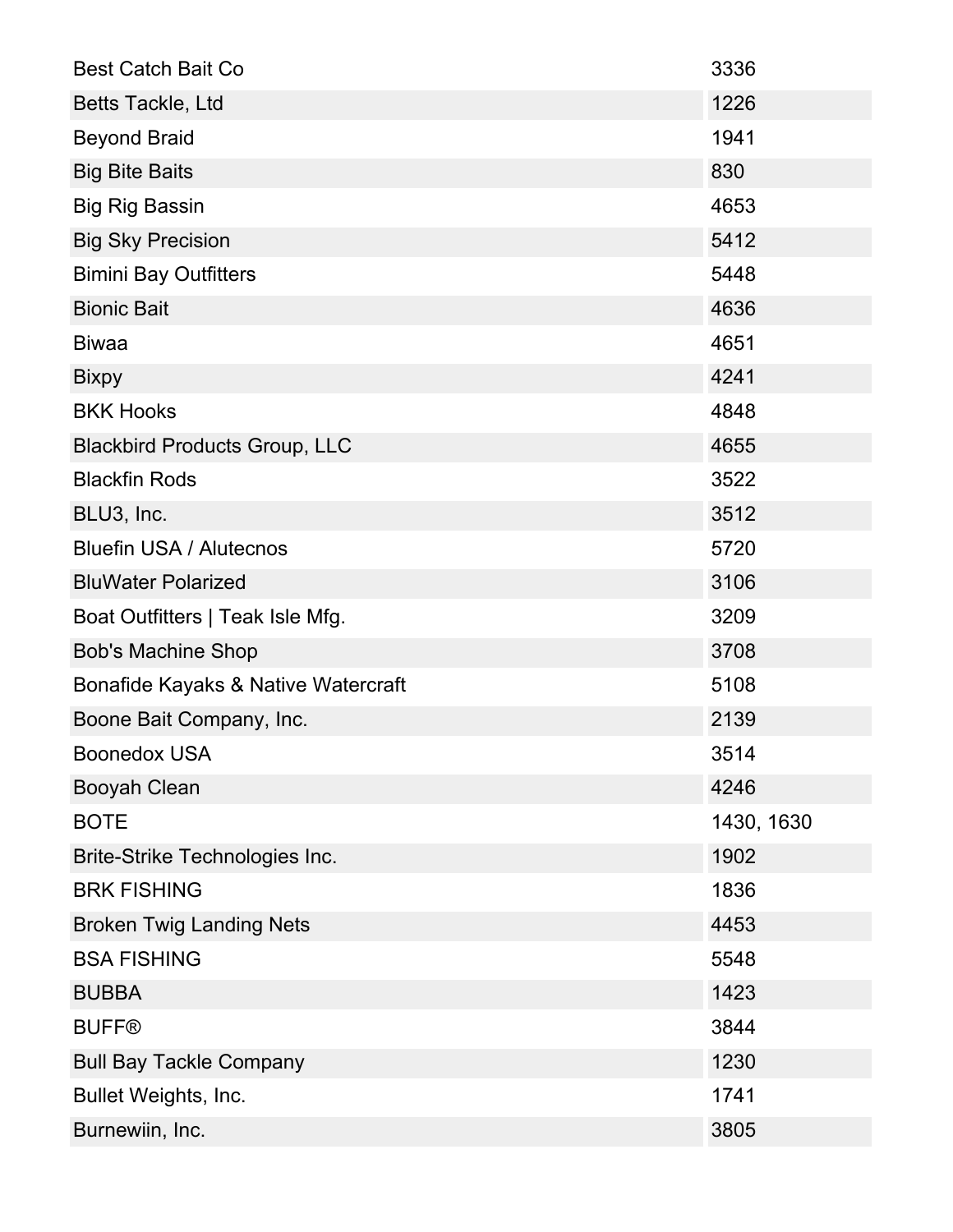| <b>Bushnell Eyewear; North Sails Eyewear</b>                   | 3238 |
|----------------------------------------------------------------|------|
| <b>BUZBE</b>                                                   | 1502 |
| C.E. Smith Co., Inc.                                           | 3902 |
| C4 Waterproof Belts and Pet Accessories                        | 4345 |
| Cablz, Inc.                                                    | 3233 |
| Calcutta                                                       | 4820 |
| <b>Calcutta Outdoors LLC</b>                                   | 4820 |
| Camco Mfg                                                      | 3405 |
| <b>CAMP-ZERO</b>                                               | 3920 |
| <b>Captain Closeout</b>                                        | 5543 |
| CarecoTV LLC                                                   | 2030 |
| <b>Carson Optical</b>                                          | 4502 |
| Casa Vieja Lodge                                               | 3917 |
| Cashion                                                        | 4641 |
| Cast                                                           | 736  |
| Castaic, Reaction Strike, Kitana Hooks, Musky Armor            | 1938 |
| <b>Catfish Pro</b>                                             | 1733 |
| <b>Celerant Technology</b>                                     | 3323 |
| <b>Celsius Ice Tackle</b>                                      | 4820 |
| <b>CENTRO CORPORATION</b>                                      | 4351 |
| <b>Chubbs Lures</b>                                            | 1830 |
| Chums, Inc.                                                    | 2805 |
| <b>Clear Creek Fishing Gear</b>                                | 1830 |
| <b>ClearBags</b>                                               | 4316 |
| <b>Clenzoil Unlimited</b>                                      | 836  |
| <b>CLICKBAIT LURES</b>                                         | 1415 |
| <b>Cliff Weil Inc.</b>                                         | 2105 |
| <b>CMP Global Inc.</b>                                         | 639  |
| <b>Coastal Conservation Association</b>                        | 2502 |
| CoastKey, Inc                                                  | 4002 |
| <b>Consolidated Electronic Distributors Corp. (CED Marine)</b> | 4108 |
| <b>Cortland Line Company</b>                                   | 2023 |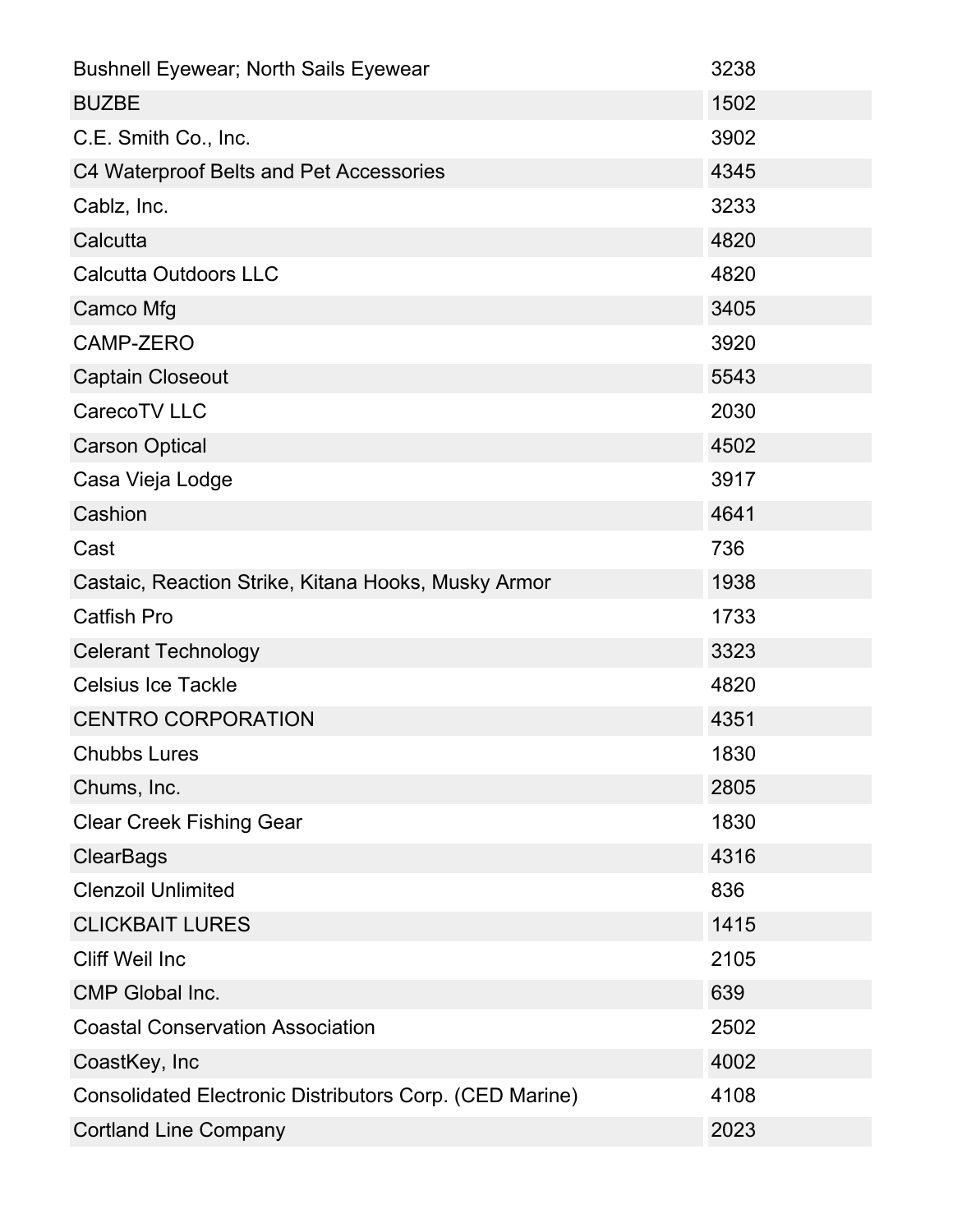| <b>Costa Sunglasses</b>                | 3030 |
|----------------------------------------|------|
| Coyote Eyewear USA                     | 3416 |
| <b>Crappie Magnet and Trout Magnet</b> | 4417 |
| Credova                                | 742  |
| <b>Creme Lure</b>                      | 4851 |
| Crocodile Bay Marina                   | 2002 |
| Crosskix                               | 5443 |
| <b>Crusher Lures</b>                   | 3942 |
| <b>CS Coatings</b>                     | 1730 |
| <b>Cuda Fishing Tools</b>              | 1808 |
| <b>Cumings Nets</b>                    | 3332 |
| <b>CWR Wholesale Distribution</b>      | 3202 |
| Cyberfishing Inc.                      | 3539 |
| Daiwa Corporation                      | 5630 |
| Dakine Equipment                       | 737  |
| Dakota Lithium                         | 4544 |
| danco sports inc.                      | 1623 |
| Danielson                              | 4820 |
| Dark Matter Fishing, Inc.              | 1441 |
| DavinChi Rod                           | 4758 |
| <b>Deception Outdoor Group</b>         | 1817 |
| Deep Creek Lures                       | 5437 |
| Denali Rods                            | 620  |
| <b>Dexter Outdoors</b>                 | 1208 |
| <b>Discover Crystal River FL</b>       | 3439 |
| <b>Dixie Jet Lures</b>                 | 3118 |
| <b>DMF Bait Company</b>                | 4402 |
| <b>DOA Lures</b>                       | 1838 |
| Do-it Molds                            | 1730 |
| <b>Dolvita Fishing</b>                 | 5824 |
| Douglas Outdoors                       | 1812 |
| Dr. Shrink, Inc.                       | 3810 |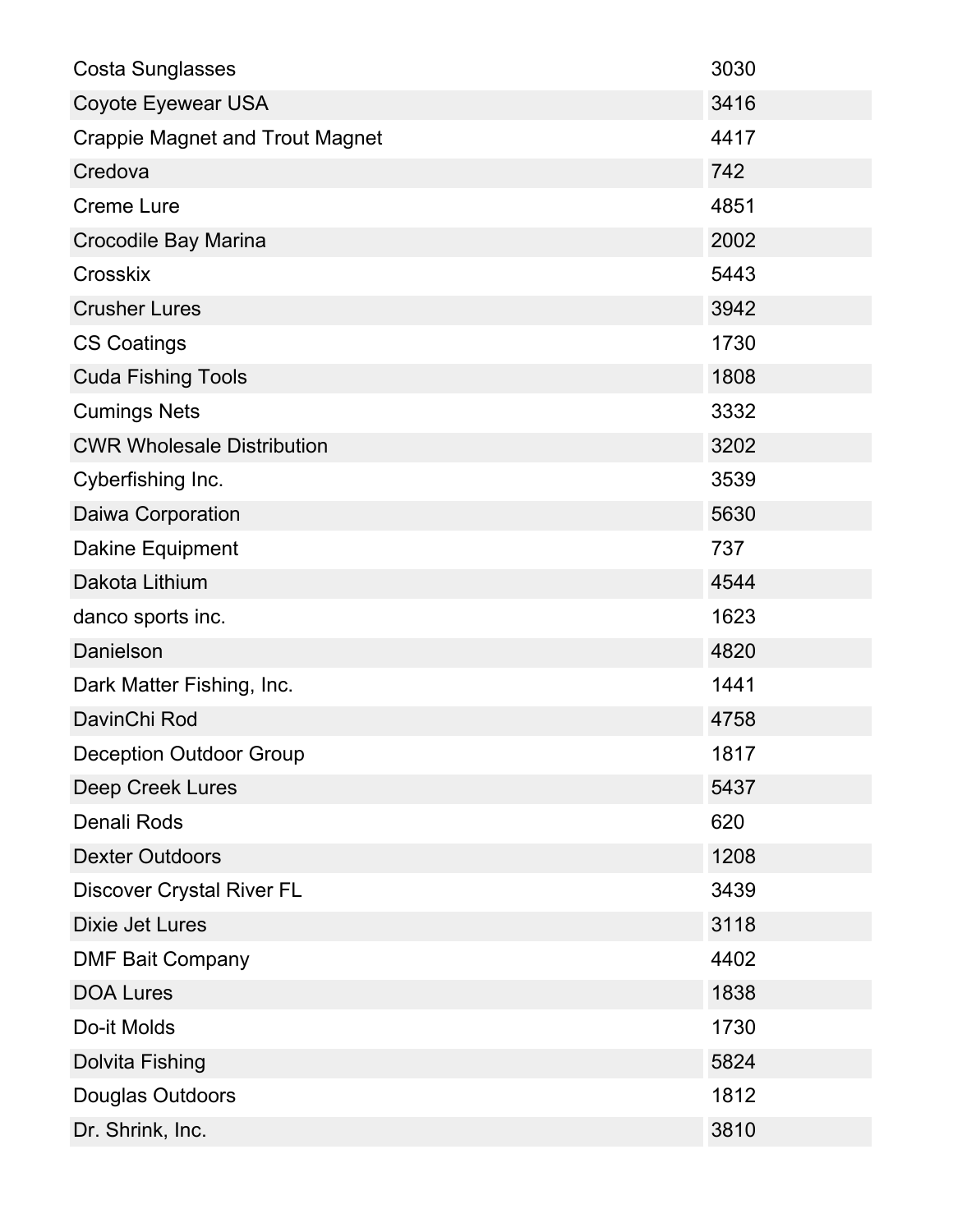| Dry Walker                                                            | 4456 |
|-----------------------------------------------------------------------|------|
| <b>DSG Outerwear</b>                                                  | 5408 |
| <b>DUBRO FISHING AND MARINE</b>                                       | 1905 |
| Duke Cannon Supply Co.                                                | 5517 |
| <b>Eagle Claw Fishing Tackle</b>                                      | 2212 |
| <b>EAST WEST EMBROIDERY</b>                                           | 3322 |
| Edge Rods / North Fork Composites / Rodbuilding.org                   | 1644 |
| <b>EEI Outdoors</b>                                                   | 4751 |
| <b>EGO Fishing</b>                                                    | 2218 |
| <b>Enduro Power Lithium Batteries</b>                                 | 1738 |
| <b>ENGEL COOLERS</b>                                                  | 1033 |
| <b>Epic Baits</b>                                                     | 4462 |
| E-SeaRider Marine Bean Bags                                           | 1918 |
| <b>Esquif Canoes</b>                                                  | 5439 |
| Eupro                                                                 | 4012 |
| <b>EVER GREEN INTERNATIONAL</b>                                       | 5430 |
| <b>Evolution Fishing</b>                                              | 4448 |
| <b>Expertackle Floats and Baits</b>                                   | 3224 |
| Expion 360                                                            | 4008 |
| <b>ExtremeMist Personal Cooling Systems</b>                           | 4553 |
| <b>EZ Dock</b>                                                        | 1716 |
| <b>EZ Drift Trolling Systems</b>                                      | 4555 |
| <b>EZE Docker</b>                                                     | 1408 |
| EzOn Bobber                                                           | 4014 |
| F.J. Neil Co.                                                         | 1120 |
| <b>Fathom Offshore</b>                                                | 4838 |
| Federacion Costarricense de Pesca (FECOP)                             | 2125 |
| Feelfree Kayaks, 3 Waters Kayaks, Seastream Kayaks & Jonny Boats 2802 |      |
| <b>Fender Pointe LLC</b>                                              | 634  |
| FinMan                                                                | 4759 |
| <b>FINS BRAIDS</b>                                                    | 4338 |
| <b>Firefly Outdoor &amp; Marine</b>                                   | 3214 |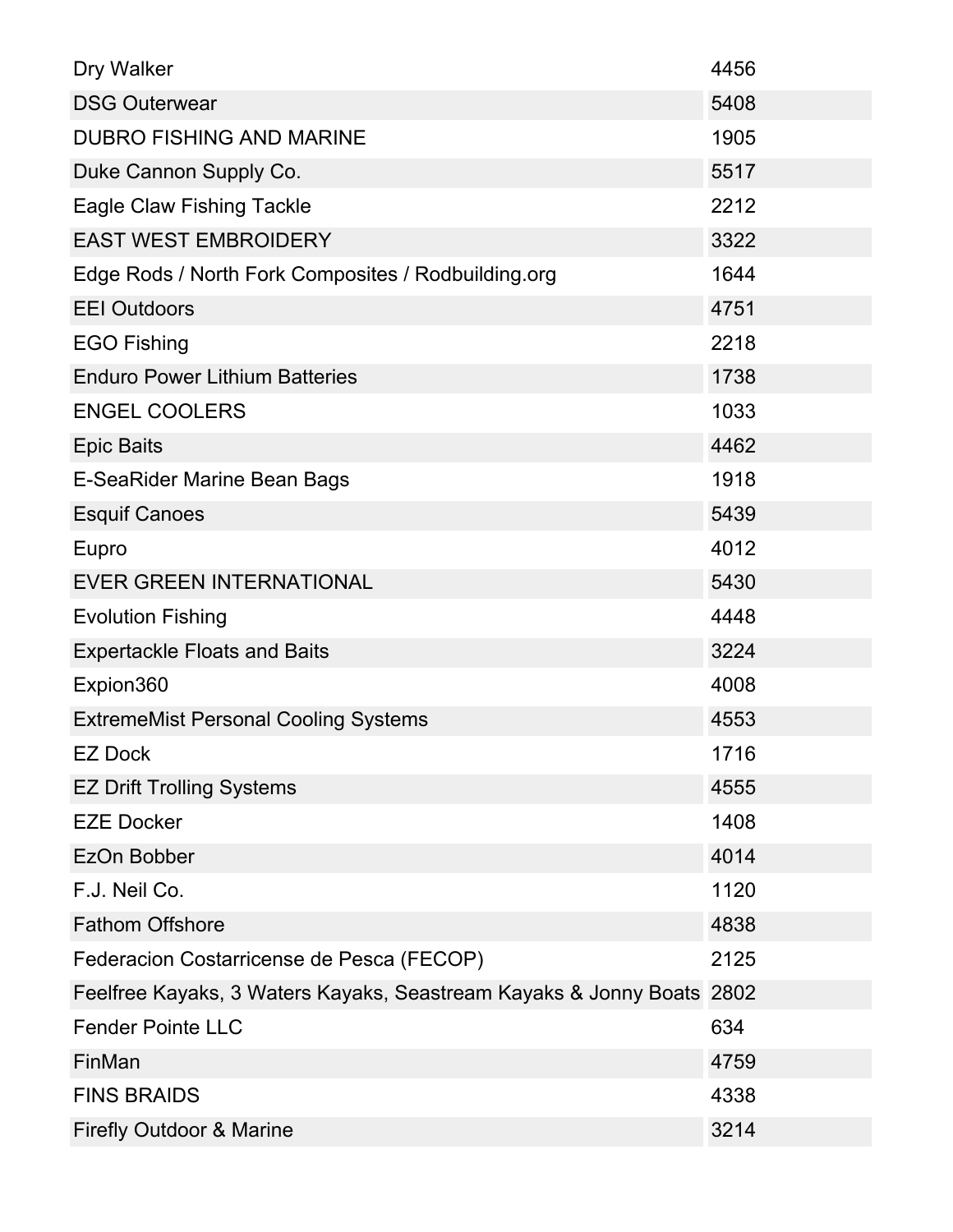| <b>Firstdart Fishing Tackle</b>                          | 3217 |
|----------------------------------------------------------|------|
| <b>Fish Monkey Fishing Gloves</b>                        | 4644 |
| Fish Razr, Troll Pro, Max Bait Trays, Top Shelf Marine   | 4441 |
| <b>Fishbites</b>                                         | 4230 |
| <b>Fishewear</b>                                         | 4404 |
| <b>FISHING BOOTS MANUFACTURER - CAMMINARE</b>            | 4238 |
| <b>Fishing Chaos</b>                                     | 1420 |
| <b>Fishing Tackle Retailer</b>                           | 1608 |
| FishingTAG                                               | 2836 |
| <b>Fitec Cast Nets</b>                                   | 3812 |
| <b>Fitzgerald Fishing</b>                                | 4317 |
| <b>Flambeau Outdoors</b>                                 | 4425 |
| FloatZilla                                               | 3105 |
| Flomotion                                                | 4416 |
| <b>Florida Department of Environmental Protection</b>    | 5820 |
| <b>Florida Fish and Wildlife Conservation Commission</b> | 6023 |
| Florida Shrimp Co.                                       | 3212 |
| <b>Flying Fisherman</b>                                  | 5133 |
| Foster Dubroc dba Chattahoochee Jigs                     | 1416 |
| <b>Four Horsemen Tackle</b>                              | 4314 |
| <b>Frogg Toggs</b>                                       | 2830 |
| <b>FXR</b>                                               | 4844 |
| G. Pucci & Sons, Inc.                                    | 2808 |
| Gamakatsu USA Inc.                                       | 2530 |
| Game On! LLC                                             | 4112 |
| <b>Game Raiser</b>                                       | 821  |
| <b>Garmin USA</b>                                        | 4802 |
| <b>GCI Outdoor and ORCA Coolers and Drinkware</b>        | 5112 |
| Geckobrands, LLC                                         | 2920 |
| GeigerTec Marine Products                                | 3402 |
| Gemini Jerseys                                           | 2924 |
| <b>Gillz LLC</b>                                         | 5151 |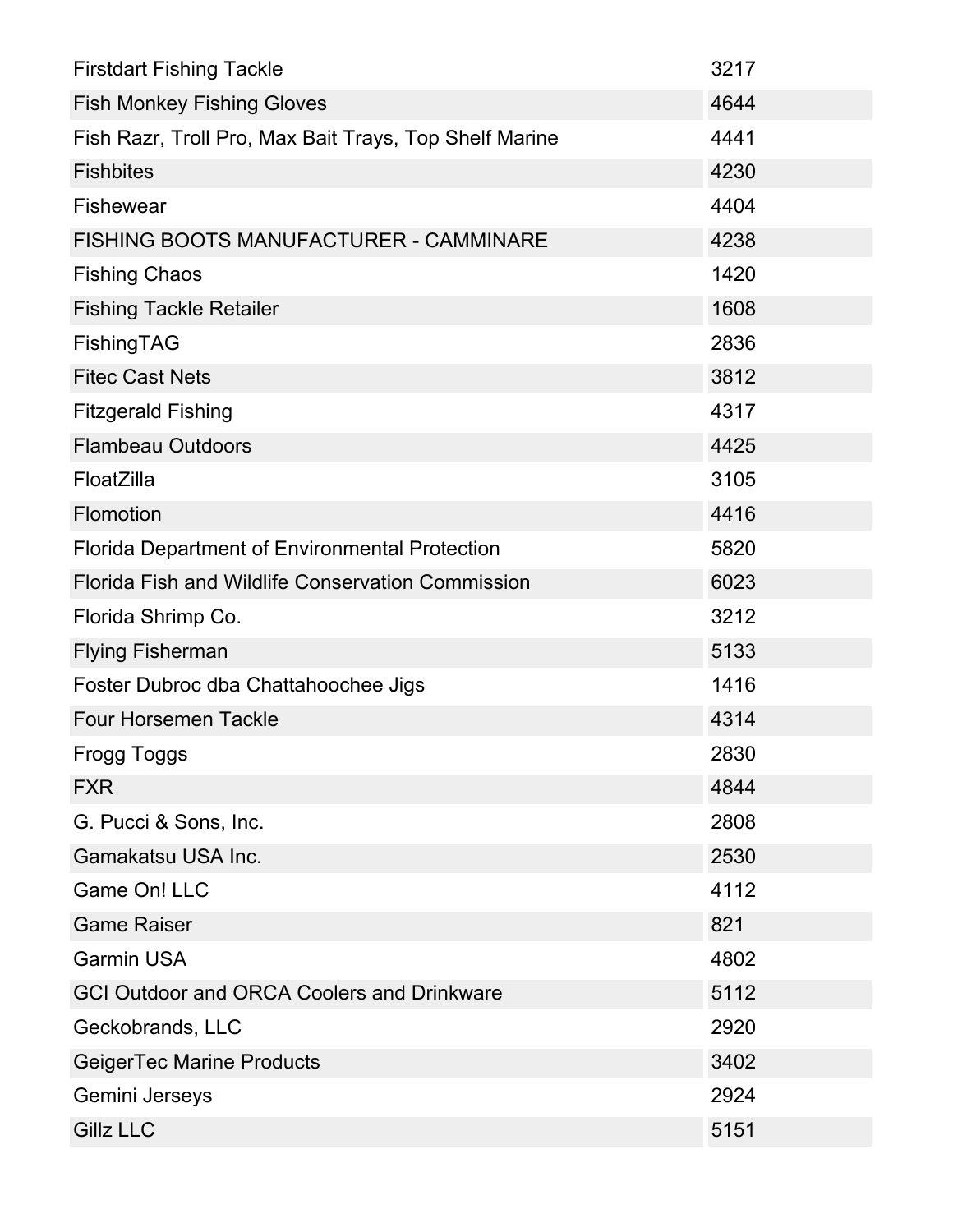| <b>Glacier Glove</b>                    | 3334 |
|-----------------------------------------|------|
| <b>Golden Boat Lifts</b>                | 3608 |
| Googan Squad, Googan Baits, Bass Mafia  | 4612 |
| <b>G-ratt Baits</b>                     | 4445 |
| <b>GREAT DAY, INC.</b>                  | 2039 |
| <b>Greenfish Tackle</b>                 | 1139 |
| Groove Life                             | 5417 |
| <b>Gtechniq Marine</b>                  | 1036 |
| <b>Guy Harvey</b>                       | 4420 |
| <b>H&amp;H Lure Company</b>             | 3102 |
| <b>Habit Apparel</b>                    | 4044 |
| HAESUNG ENTERPRISE CO., LTD.            | 3912 |
| Haimes Coleman Group                    | 3908 |
| <b>Halco Tackle</b>                     | 2003 |
| Hammerhead Industries, Inc / Gearkeeper | 5410 |
| HangryBrand, LLC                        | 4738 |
| Hardware Mercantile International, LLC  | 4206 |
| <b>Havalon Knives</b>                   | 2618 |
| Hayabusa U.S.A., Inc.                   | 2136 |
| <b>Hell's Bay Boatworks</b>             | 4357 |
| Hobie                                   | 1041 |
| Hobie Eyewear                           | 741  |
| Hook & Tackle                           | 1820 |
| Hooker Electric, Inc.                   | 3441 |
| Hoorag LLC                              | 5405 |
| <b>Huk Performance Fishing</b>          | 2512 |
| <b>Hunt Of A Lifetime Foundation</b>    | 4216 |
| <b>Hydro Glow Fishing Lights</b>        | 2839 |
| <b>ICED</b>                             | 1709 |
| <b>IllumiSea Aquatic Lighting</b>       | 3822 |
| Imperium Outfitters Inc                 | 4116 |
| <b>Inception Outdoors</b>               | 1830 |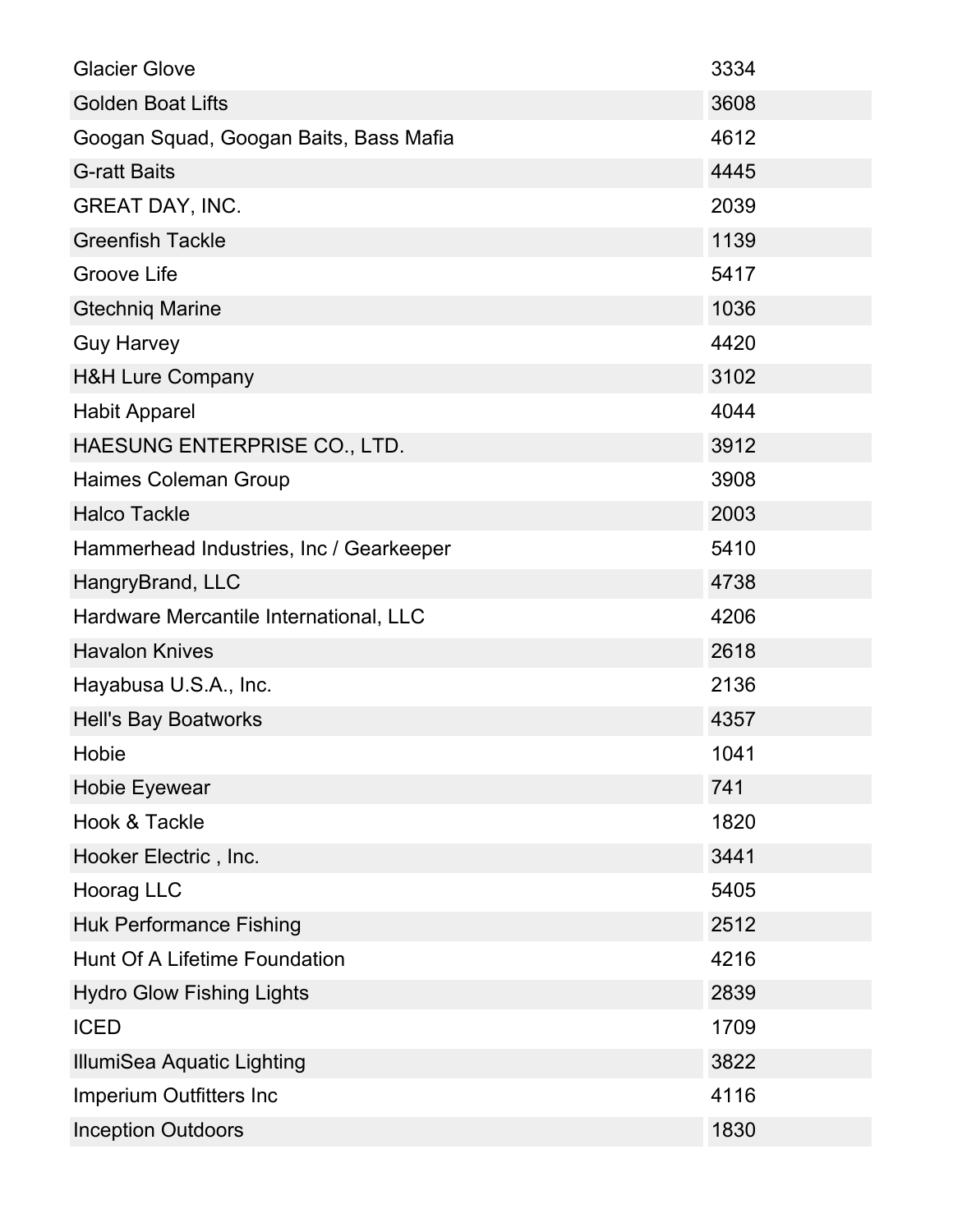| <b>INNO Racks</b>                          | 4139 |
|--------------------------------------------|------|
| <b>Intent Tackle</b>                       | 3241 |
| Iron Decoy                                 | 4459 |
| <b>ISLA Mapping LLC</b>                    | 938  |
| J3 Fishing                                 | 638  |
| <b>Jackson Kayak</b>                       | 5120 |
| Jawtec Bait Company                        | 1138 |
| <b>JB Langley Gear</b>                     | 4355 |
| Jenko Fishing                              | 5602 |
| jigskinz                                   | 4762 |
| <b>Johnson Outdoors Marine Electronics</b> | 230  |
| Johnson Outdoors Watercraft, Inc.          | 337  |
| Joybees Footwear                           | 1710 |
| <b>JYG PROFISHING</b>                      | 2123 |
| Kahuna Wagons                              | 1038 |
| <b>Kanga Coolers</b>                       | 3138 |
| KastKing                                   | 833  |
| Kistler Fishing Rods and Reels             | 5148 |
| <b>Knockin Tail Lures</b>                  | 1636 |
| <b>KOBO Advanced Fishing Tackle</b>        | 3941 |
| Kolmax - Eva fishing boots manufacturer    | 3916 |
| Kunnan                                     | 4820 |
| <b>L&amp;S Bait Company</b>                | 3317 |
| Laidbackrack, LLC                          |      |
|                                            | 738  |
| Lake Fork Trophy Lures                     | 3837 |
| <b>Lakewood Products</b>                   | 1805 |
| Lamiglas, Inc.                             | 4225 |
| <b>Lawless Lures</b>                       | 2824 |
| LEE FISHER SPORTS                          | 1915 |
| Legend Laboratories, Ltd.                  | 3818 |
| Line Cutterz - As Seen On Shark Tank       | 3420 |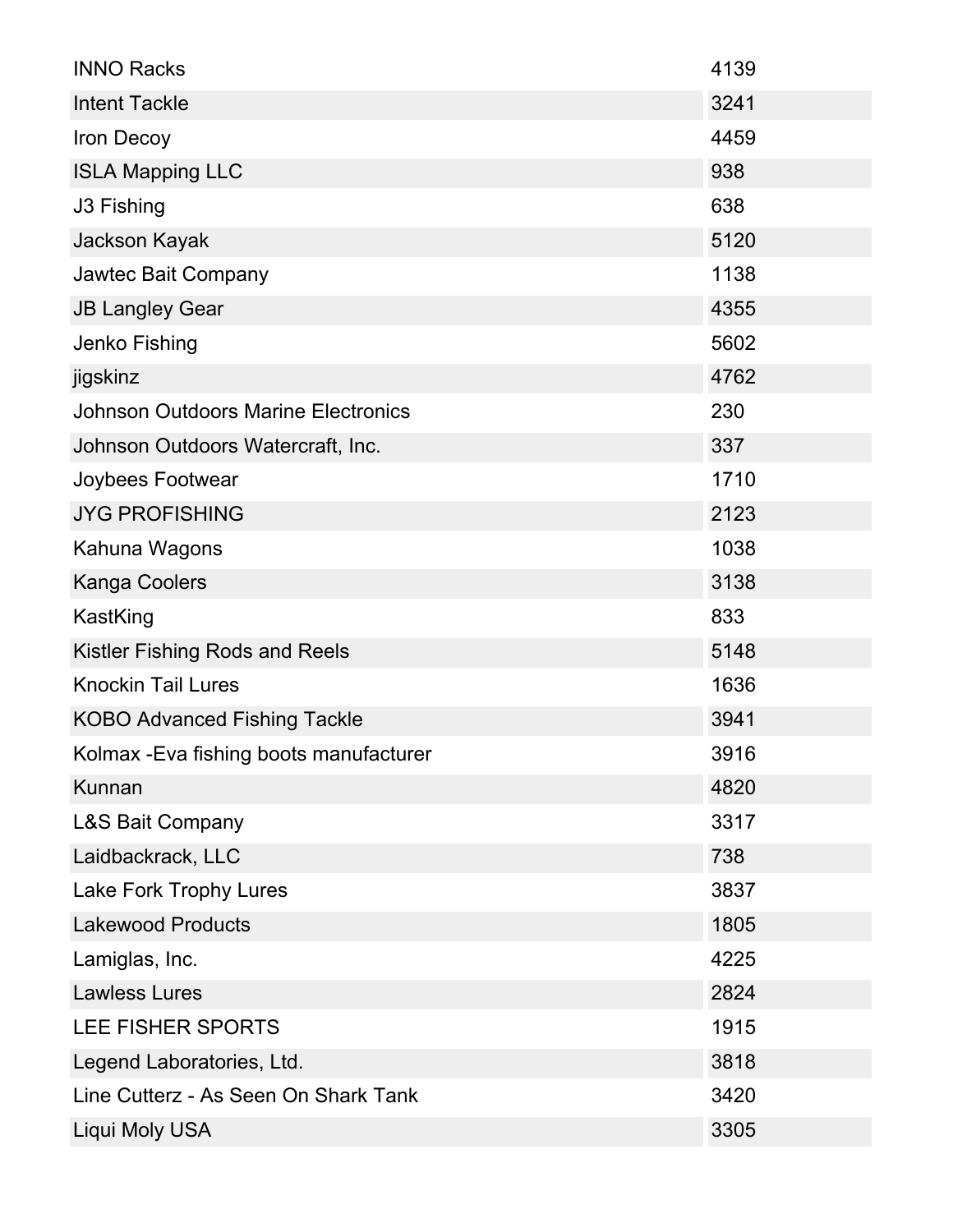| Lithium Battery Company™                         | 5620 |
|--------------------------------------------------|------|
| <b>Lithium Battery Power LLC</b>                 | 3612 |
| <b>Lithium Pros</b>                              | 4102 |
| Live Watersports                                 | 630  |
| Live Wildly                                      | 1016 |
| <b>LIVETARGET LURES</b>                          | 223  |
| <b>Livingston Lures</b>                          | 5145 |
| Louisiana Office of Tourism                      | 4348 |
| Lowrance, Simrad, MotorGuide                     | 3620 |
| <b>Lunkerhunt Lures</b>                          | 2820 |
| Lure Lock                                        | 4855 |
| MagBay Lures                                     | 3820 |
| <b>Magic Products</b>                            | 1637 |
| <b>Magma Products LLC</b>                        | 5515 |
| <b>Major League Fishing</b>                      | 1449 |
| <b>Malin Company</b>                             | 4506 |
| <b>MANG GEAR</b>                                 | 3220 |
| ManOwar Fishing Co.                              | 1225 |
| Marine Mat, Inc.                                 | 3502 |
| <b>Marine Metal Products</b>                     | 3320 |
| <b>Marsh Wear Clothing</b>                       | 2236 |
| Maruto Dohitomi                                  | 1515 |
| <b>Mason Tackle</b>                              | 3330 |
| <b>Matzuo America</b>                            | 4820 |
| <b>Maxima Fishing Line</b>                       | 1520 |
| Maxxon Outfitters / Evergoing Products Group LLC | 4436 |
| MAZZAFERRO (ARATY)                               | 920  |
| <b>McIntyre Manufacturing Group</b>              | 3922 |
| Michigan Wheel                                   | 3809 |
| <b>Millennium Marine</b>                         | 5420 |
| <b>Milton Lake Lodge</b>                         | 4138 |
| <b>Missile Baits LLC</b>                         | 2841 |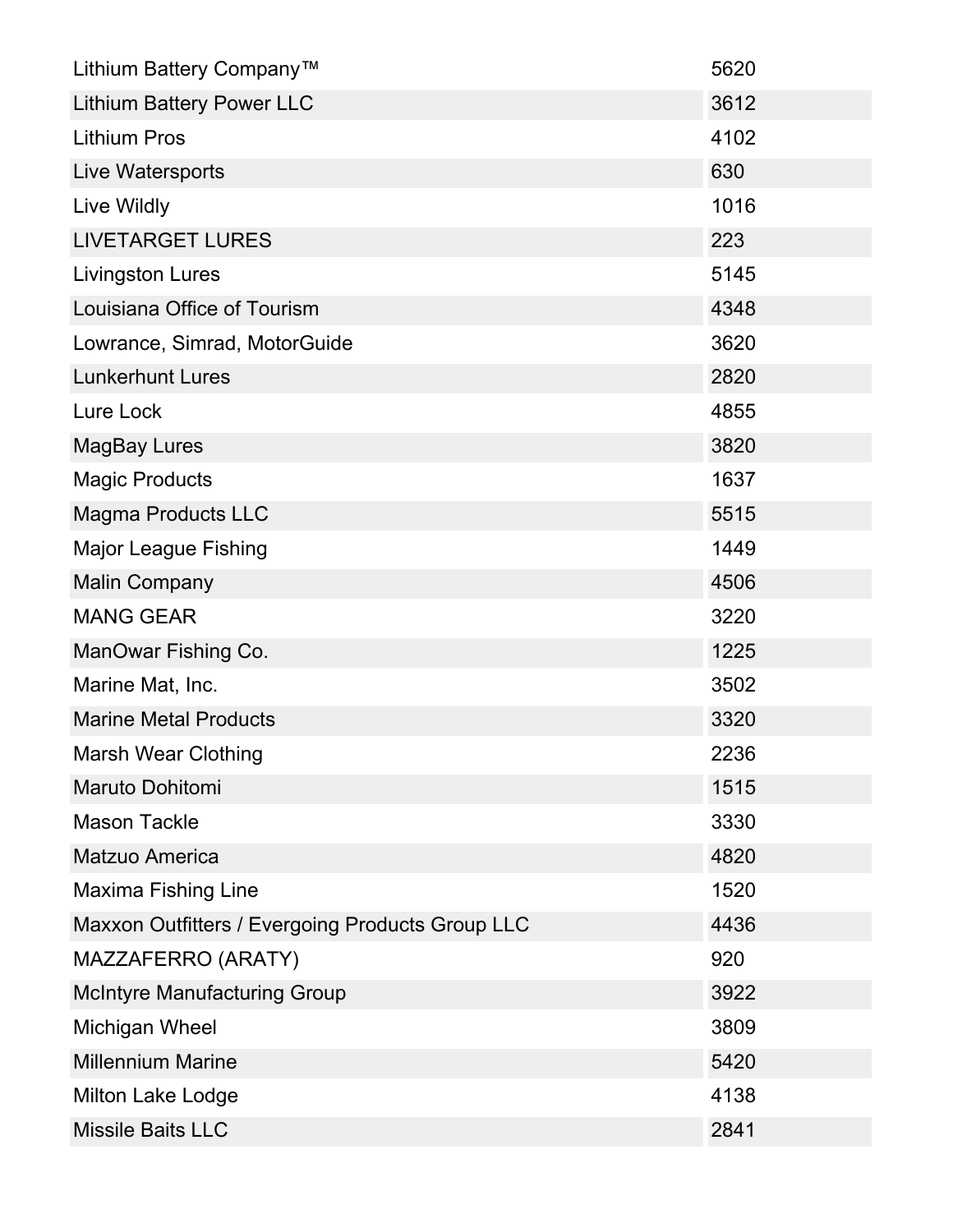| <b>MOMOI/DIAMOND FISHING PRODUCTS</b>            | 3422 |
|--------------------------------------------------|------|
| <b>Monster Marine Lithium</b>                    | 1605 |
| <b>Mossy Oak Fishing</b>                         | 4620 |
| <b>Mud Hole Custom Tackle</b>                    | 4841 |
| <b>Mustad</b>                                    | 223  |
| <b>Mustang Survival, Inc.</b>                    | 5608 |
| My Bucket Ring                                   | 3836 |
| <b>National Marine Manufacturers Association</b> | 3605 |
| <b>Nichols Lures</b>                             | 2912 |
| <b>Nikko Flshing USA</b>                         | 1717 |
| <b>NISHINE LURE WORKS</b>                        | 5545 |
| Nocqua Adventure Gear                            | 3536 |
| <b>NRS</b>                                       | 4608 |
| NuCanoe Inc.                                     | 4648 |
| <b>NuuSol Footwear</b>                           | 4302 |
| Ocean Tackle International                       | 5536 |
| <b>Ocean Waves</b>                               | 5826 |
| Oceania                                          | 3316 |
| Oceans Legacy                                    | 3136 |
| Ocean-Tamer Marine Bean Bags                     | 4312 |
| <b>OCKERT GmbH</b>                               | 5442 |
| <b>Okuma Fishing Tackle Corporation</b>          | 1202 |
| <b>Old Cedar Outfitters</b>                      | 1830 |
| <b>OneCast Fishing</b>                           | 1410 |
| Onyx / Absolute Outdoor of America, LLC          | 4005 |
| <b>Opah Gear</b>                                 | 4558 |
| <b>Orion Safety Products</b>                     | 2104 |
| <b>Outdoor Cap</b>                               | 5512 |
| <b>Outdoor Gazette</b>                           | 1118 |
|                                                  |      |
| <b>Outdoor Sportsman Group</b>                   | 4630 |
| <b>Overboard Advanced Release Systems</b>        | 5506 |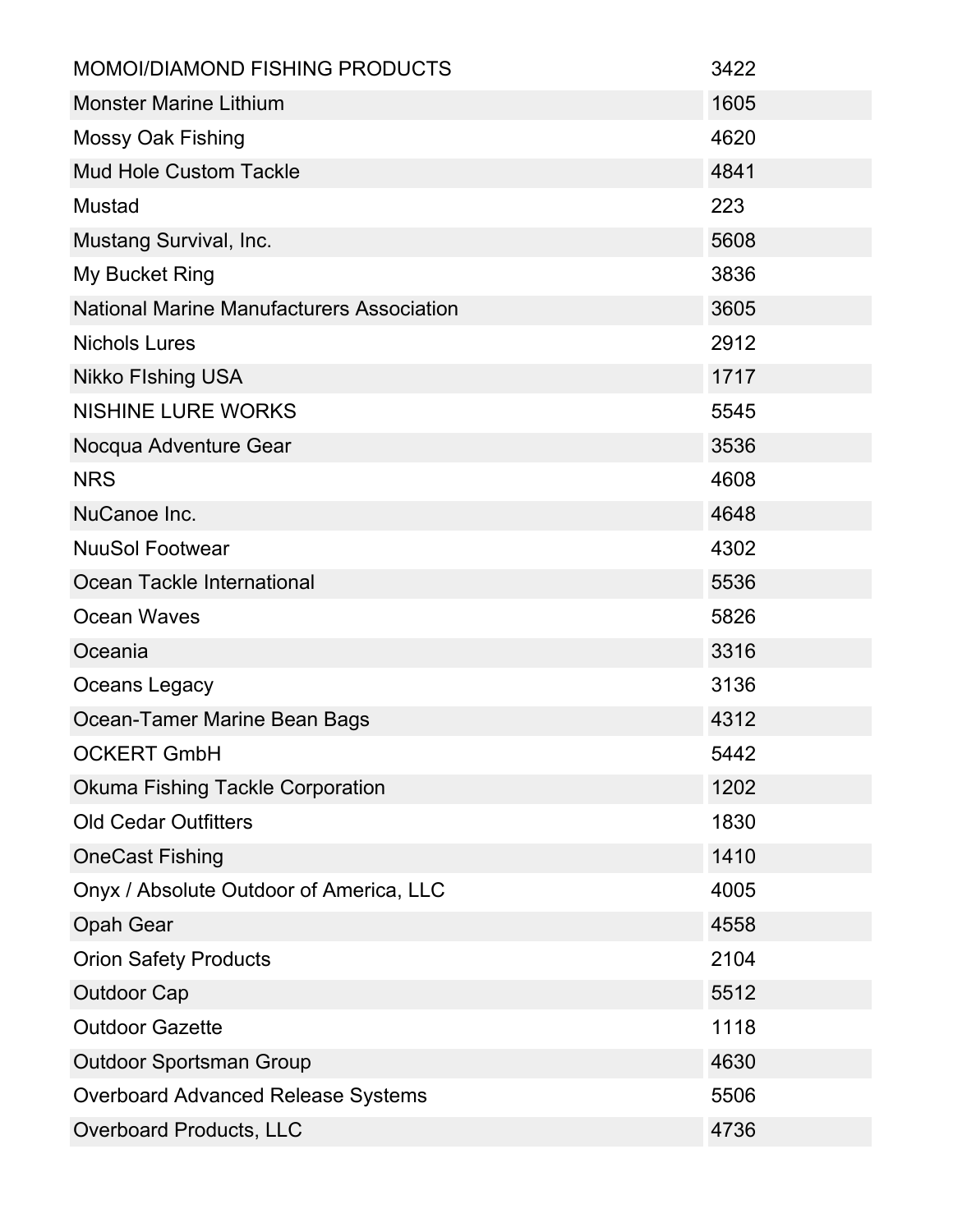| <b>Overslot Outdoors</b>           | 3641             |
|------------------------------------|------------------|
| <b>Owner Hooks</b>                 | 3325             |
| PacBak                             | 4658             |
| <b>Panther Martin</b>              | 4602             |
| <b>Paramount Outdoors</b>          | 1020             |
| <b>PDS Equipment</b>               | 1602             |
| <b>PELAGIC</b>                     | 2208             |
| <b>PESKY Bug Away</b>              | 4753             |
| <b>PlayAction Braid Products</b>   | 3616             |
| Plum Island Soap Co                | 5415             |
| Power-Pole                         | 5122             |
| Powrtran                           | 4010             |
| PRADCO OUTDOOR BRANDS              | 4830             |
| Pro Glide Boat Clean/Wipe/Detail   | 2937             |
| <b>Pro-Guide Batteries</b>         | 5445             |
| Promar & AHI USA                   | 4408             |
| <b>Pro-Troll Fishing Products</b>  | 4016             |
| Pure Fishing, Inc.                 | 2544, 2944, 3244 |
| <b>Pure Lure Reel Fishing Gear</b> | 4244             |
| <b>Pursuit Channel</b>             | 2238             |
| PYI INC                            | 3213             |
| <b>Queen Tackle</b>                | 1136             |
| R & D outdoors                     | 1017             |
| <b>Rabid Baits</b>                 | 4248             |
| <b>Rachel Screen-Printing Co</b>   | 4020             |
| <b>RAM Mounts</b>                  | 5605             |
| Rapala                             | 2520             |
| <b>Rather Outdoors</b>             | 1648, 1944       |
| Raymarine                          | 4605             |
| RC Fishing Surfer / Dragon Sailing | 4562             |
| Ready 2 Fish                       | 4820             |
| <b>Realtree Fishing</b>            | 5102             |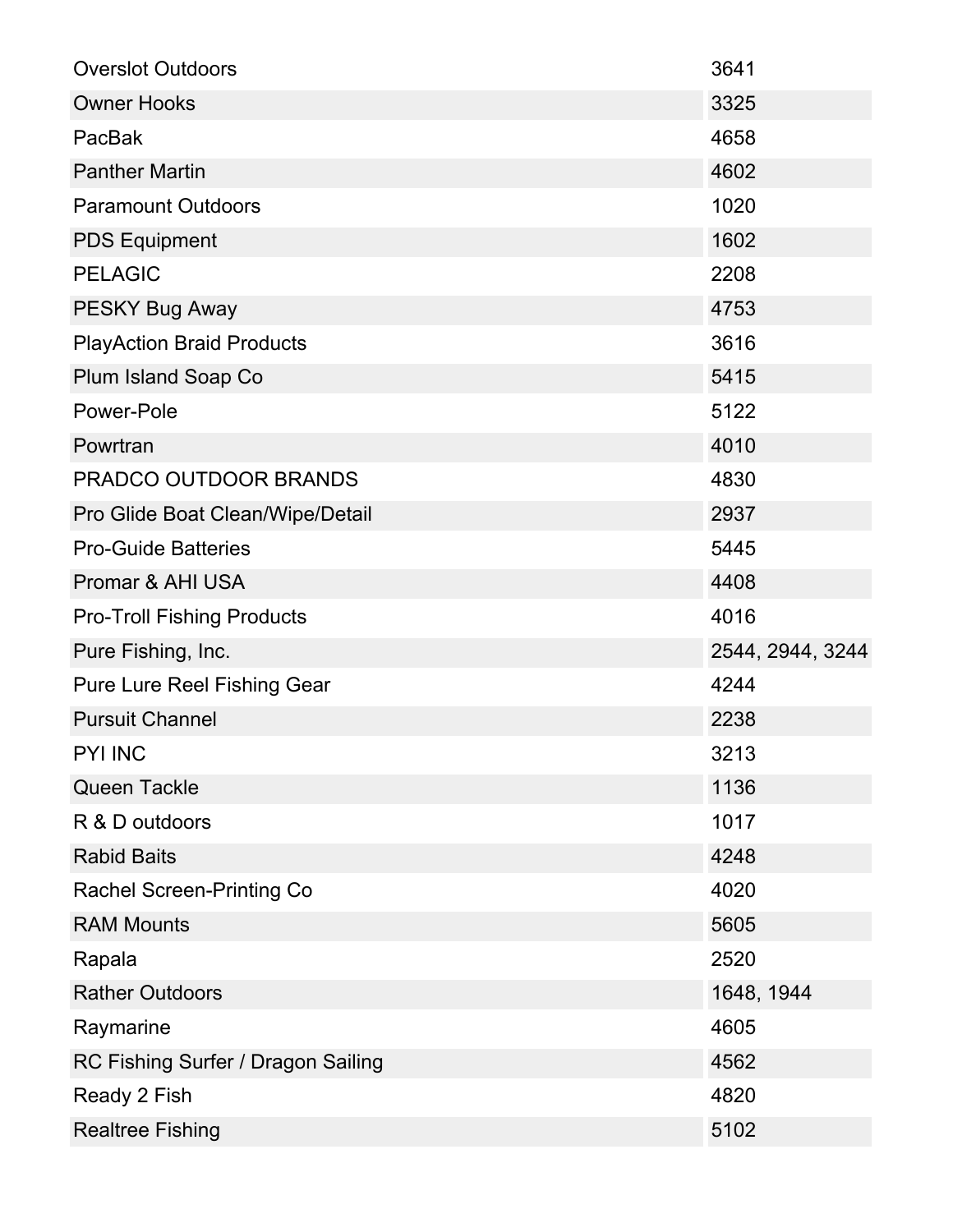| <b>REC Components</b>                          | 1615 |
|------------------------------------------------|------|
| <b>RED BOBBER™</b>                             | 1505 |
| <b>Redbone Rods</b>                            | 5542 |
| <b>Redfin Polarized</b>                        | 4559 |
| Redi-Edge                                      | 3513 |
| <b>Redneck Sunscreen</b>                       | 4038 |
| <b>Reel Guppy Outdoors</b>                     | 5715 |
| <b>Reel Ladies</b>                             | 3312 |
| <b>Reel Legends</b>                            | 5154 |
| <b>Reel Skipper</b>                            | 4039 |
| REELHEAD, LLC                                  | 5706 |
| <b>ReelView Fishing</b>                        | 4262 |
| <b>Relentless Knives</b>                       | 1446 |
| <b>Reliable Fishing Products</b>               | 3216 |
| Reliefband                                     | 839  |
| <b>Renaldo Enterprises</b>                     | 4113 |
| Return 'Em Right                               | 5817 |
| <b>Revital Outdoors</b>                        | 3218 |
| <b>Revo Sunglasses</b>                         | 4661 |
| <b>Rhodan Marine Systems</b>                   | 1023 |
| <b>Riff Masks</b>                              | 2025 |
| Rinse Off Systems, LLC                         | 941  |
| <b>Rippin Hoo and Hellraiser Teaser series</b> | 3438 |
| <b>RITE-HITE Marine Products</b>               | 1117 |
| RM Industries, Inc.                            | 1508 |
| <b>ROCK FISH Gloves</b>                        | 4214 |
| <b>ROSWELL MARINE</b>                          | 3308 |
| <b>Rugged Road LLC</b>                         | 4639 |
| <b>SALTA</b>                                   | 4444 |
| Salts Gone™                                    | 841  |
| <b>Saltwater Soul</b>                          | 5717 |
| <b>Salty Crew</b>                              | 4041 |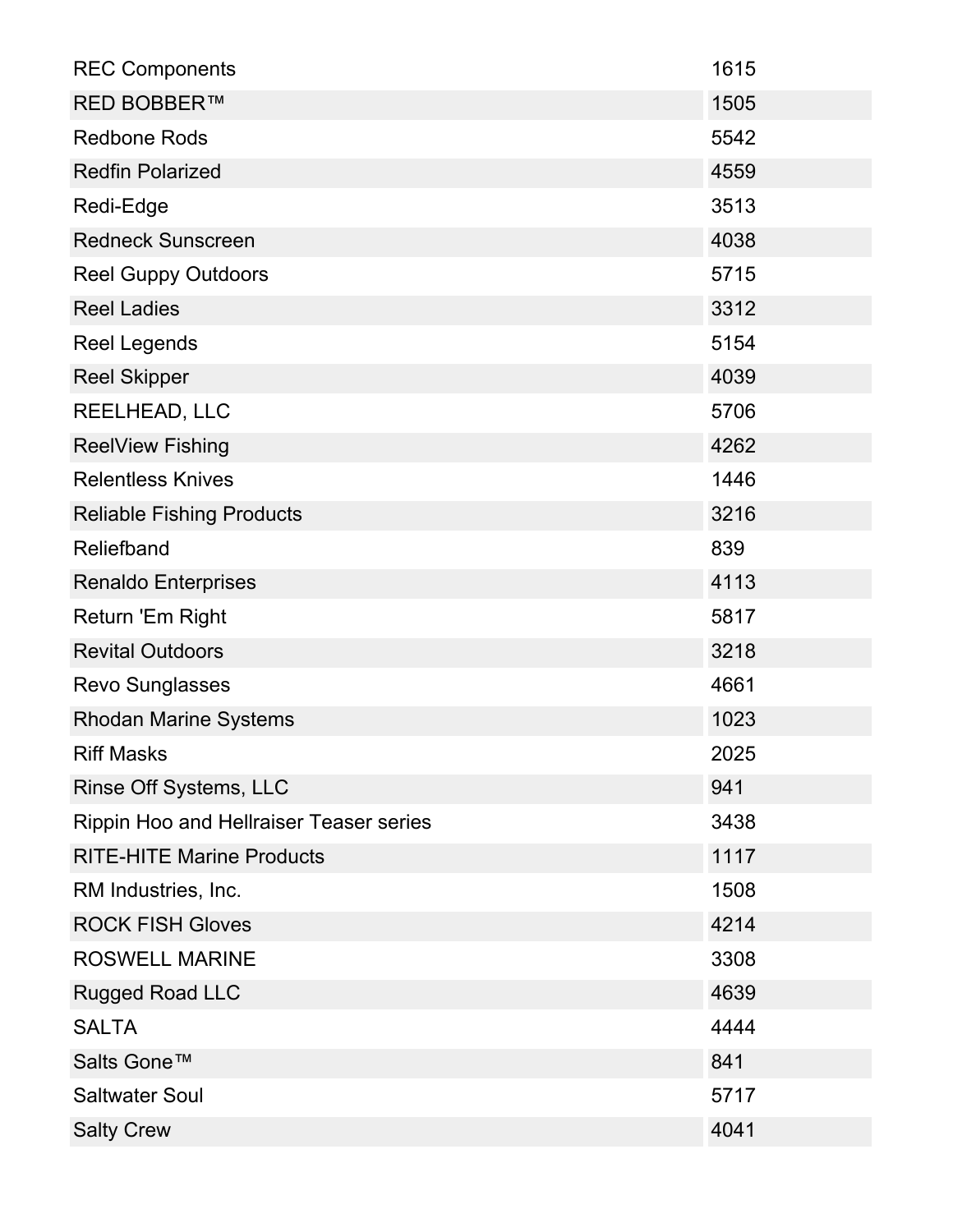| Savage Gear USA Inc.                    | 3444 |
|-----------------------------------------|------|
| <b>SCALES</b>                           | 4958 |
| <b>SCDNR</b>                            | 6021 |
| <b>SCOTT HAWAII</b>                     | 4405 |
| Scotty Manufacturing, Ltd.              | 3409 |
| <b>SEA FALCON</b>                       | 2636 |
| Sea Fear                                | 4859 |
| <b>Sea Striker</b>                      | 4820 |
| <b>SeaDek Marine Products</b>           | 1412 |
| Seaguar                                 | 2202 |
| <b>SeaGuide</b>                         | 3433 |
| <b>Seahorse Docking</b>                 | 4536 |
| SeaQualizer, LLC                        | 2041 |
| Seasonal Marketing Inc                  | 2816 |
| <b>Seawide Distribution</b>             | 837  |
| <b>Seaworx Fishing</b>                  | 4212 |
| <b>SEIGLER Reels, LLC</b>               | 4458 |
| <b>Sharkbanz Fishing</b>                | 5436 |
| Shimano                                 | 2244 |
| Shoreline Marine/ Propel Paddle Gear    | 4820 |
| <b>Silver Bait</b>                      | 4217 |
| <b>Simms Fishing Products</b>           | 823  |
| <b>Sirius XM</b>                        | 3505 |
| <b>SKB Corporation</b>                  | 4455 |
| <b>Skinny Water Culture</b>             | 1620 |
| Skinny Water Marine Lithium Battery Co. | 4339 |
| <b>SKUZE SHOES LLC</b>                  | 3642 |
| Smith Sport Optics, Inc.                | 3824 |
| Smith's Consumer Products, Inc.         | 2508 |
| <b>Sniper Marine</b>                    | 636  |
| SNIPER SKIN CUSTOM FIT GRIPS            | 3037 |
| <b>Soundings Publications LLC</b>       | 3302 |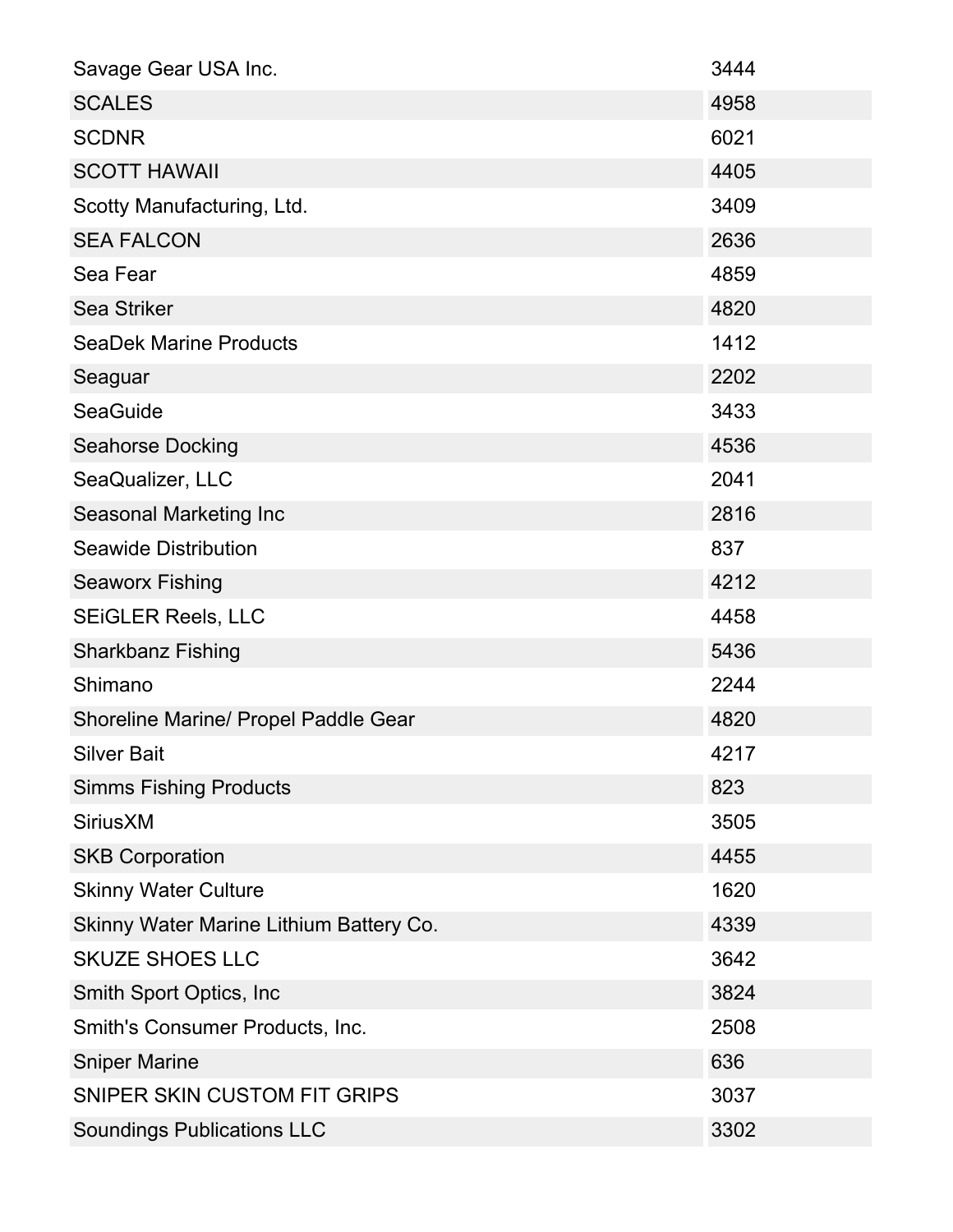| South Atlantic Fishery Management Council    | 6019 |
|----------------------------------------------|------|
| South Bend                                   | 4820 |
| Sparehand Paddlesports / Stoneman Sports     | 1708 |
| <b>Spearpoint Performance Hooks</b>          | 3038 |
| Sperry                                       | 3833 |
| <b>Spike-It Outdoors</b>                     | 5508 |
| Sportsman's Card                             | 5823 |
| <b>Springfield Marine</b>                    | 2108 |
| SPRO Corp.                                   | 2538 |
| Spyderco                                     | 4202 |
| Squidnation, Ledge Logic, Pakula, Otter Tail | 5433 |
| St. Croix of Park Falls                      | 3024 |
| <b>Stand Up Fishing</b>                      | 1842 |
| Star brite                                   | 1612 |
| <b>Star Rods</b>                             | 4820 |
| <b>Stayput Anchor</b>                        | 4136 |
| <b>Stealth Stixx</b>                         | 3841 |
| <b>Stinky Balls</b>                          | 3417 |
| Streamlight, Inc.                            | 4236 |
| <b>Strike Visuals</b>                        | 1618 |
| <b>StrikeLines</b>                           | 4739 |
| <b>StripeX Rods</b>                          | 3116 |
| <b>Stryker Rods</b>                          | 3232 |
| <b>SubSafe</b>                               | 936  |
| <b>SunBurn Drink</b>                         | 641  |
| <b>Sunline America</b>                       | 1325 |
| SureCan Incorporated                         | 5618 |
| Sure-Life Laboratories Corp.                 | 3816 |
| <b>Tackle HD</b>                             | 4336 |
| <b>Tactical Tungsten, LLC</b>                | 820  |
| TALL PINES TACKLE INC.                       | 5612 |
| Taniyama Shoji CO., LTD                      | 5546 |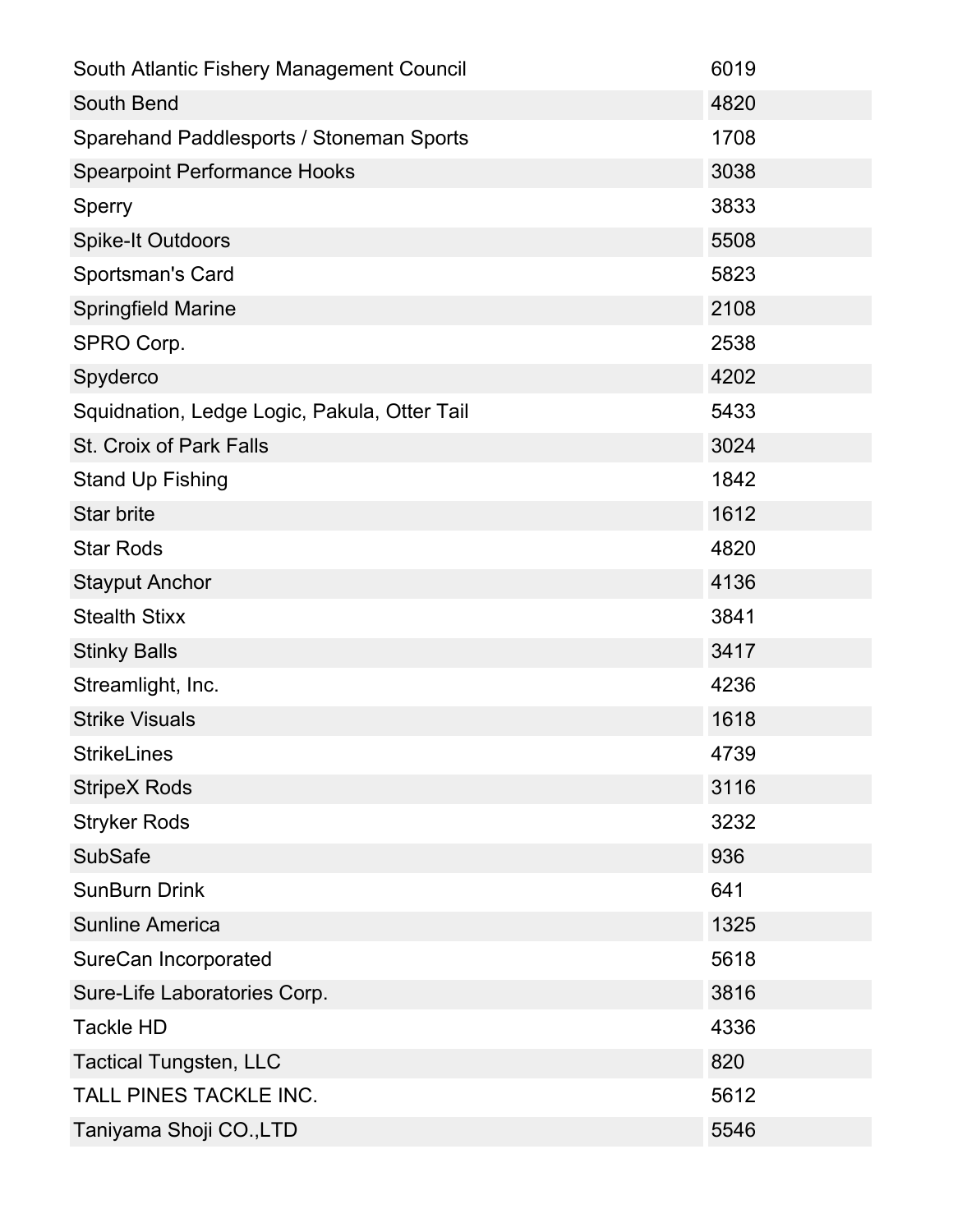| Technotren Inc                              | 1841 |
|---------------------------------------------|------|
| <b>TELETIES</b>                             | 4237 |
| <b>Temple Fork Outfitters</b>               | 4023 |
| <b>Temple Reef</b>                          | 3741 |
| <b>TEMPRESS FISH-ON!</b>                    | 3520 |
| <b>Tervis</b>                               | 5402 |
| <b>T-H Marine</b>                           | 3008 |
| The BallyHoop                               | 1942 |
| The Barr Display Company, LLC               | 3838 |
| The Catch Company                           | 4812 |
| The Nature Conservancy                      | 5818 |
| <b>The Qualified Captain</b>                | 1936 |
| The Sea Party                               | 4755 |
| The Wise Company                            | 2812 |
| The Worth Company                           | 2036 |
| <b>Thrash Can Bucket Topper</b>             | 3418 |
| <b>THUNDER ROCKET LURES</b>                 | 937  |
| <b>Thunderhawk Lures</b>                    | 3005 |
| <b>THUNDERMIST LURE COMPANY</b>             | 3225 |
| <b>Tight Line Braid</b>                     | 3223 |
| <b>Tightline Anchor Inc.</b>                | 4546 |
| Tightlines UV Lure Co.                      | 1115 |
| <b>Tigress Outriggers &amp; Gear</b>        | 2012 |
| Toad Thumper Lure Co.                       | 4761 |
| <b>Toadfish</b>                             | 1736 |
| Tohatsu America Corp.                       | 3802 |
| Top Knot Inc.                               | 1715 |
| Torqeedo                                    | 3638 |
| T-Reign Outdoor Products/Boomerang Tool Co. | 2008 |
| <b>Triangle Sport</b>                       | 3542 |
| <b>Trik Fish</b>                            | 2102 |
| T-ROC                                       | 4036 |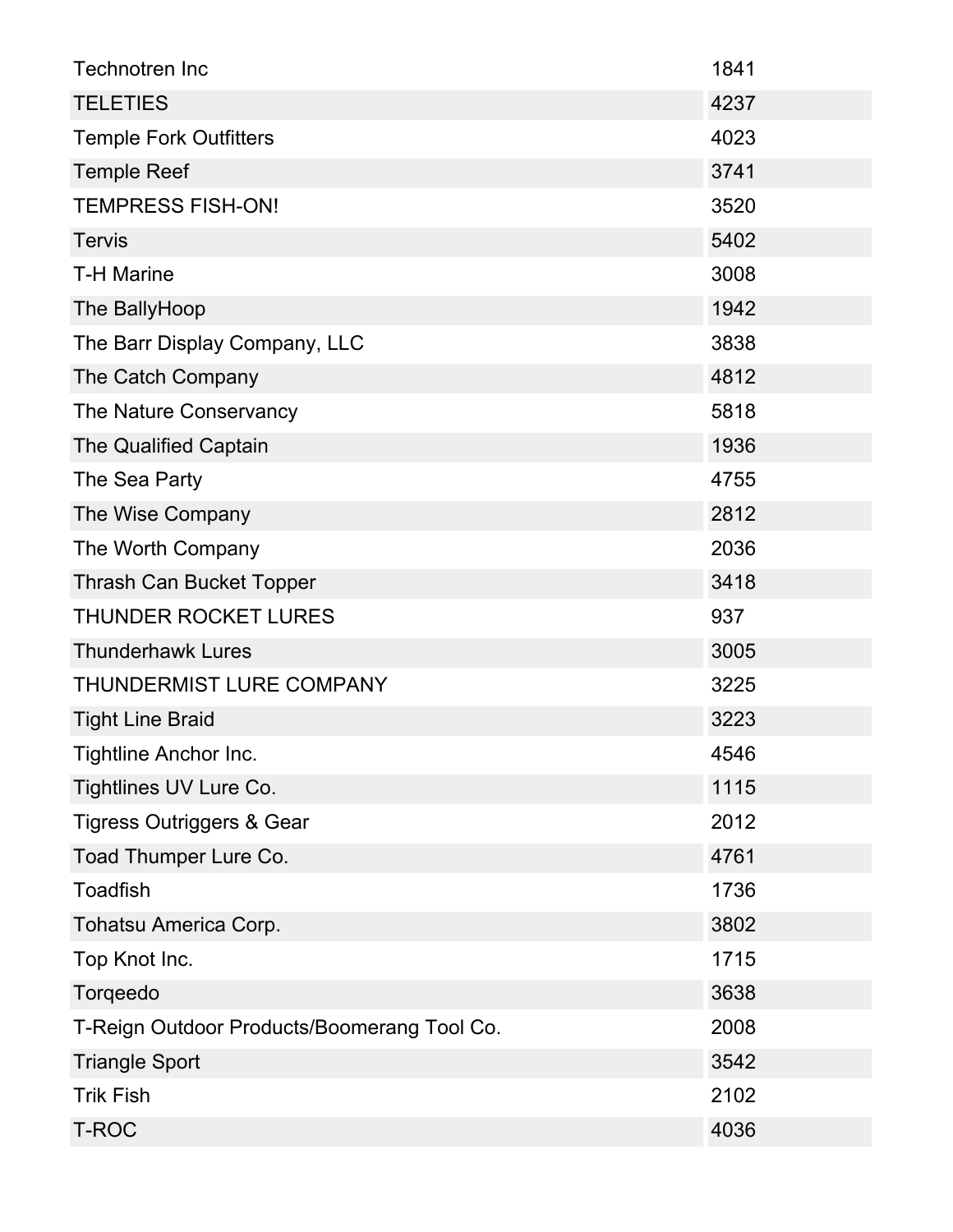| <b>TrollingMate Offshore</b>                    | 3117       |
|-------------------------------------------------|------------|
| <b>Tropic Star lodge</b>                        | 3036       |
| <b>TSS Fish</b>                                 | 5617       |
| <b>TTI-Blakemore Fishing Group</b>              | 2916, 3016 |
| <b>TUF-LINE</b>                                 | 223        |
| <b>Turtlebox</b>                                | 4618       |
| T-Zack                                          | 4659       |
| <b>UR Stickers</b>                              | 4114       |
| U.S. Fish & Wildlife Service, WSFR Program      | 5917       |
| Uflex U.S.A., Inc.                              | 3910       |
| <b>Under Armour</b>                             | 5139       |
| <b>United States Postal Service</b>             | 1903       |
| <b>Utica USA</b>                                | 3012       |
| <b>Valley Outdoors</b>                          | 3936       |
| <b>Vanguard Tackle</b>                          | 1830       |
| <b>Vicious Fishing</b>                          | 3436       |
| <b>Victory Hooks</b>                            | 1830       |
| <b>VISSER Reels</b>                             | 4344       |
| VMC, Inc.                                       | 2826       |
| <b>Walleye Nation Creations LLC</b>             | 1803       |
| <b>Water Gremlin Company</b>                    | 3226       |
| <b>Waterman's Sunscreen</b>                     | 3541       |
| <b>Wave Runner</b>                              | 4204       |
| <b>Waypoint Communications, LLC</b>             | 1220       |
| West Coast Sunglasses/Hawaiian Island Creations | 1516       |
| <b>Wet Sounds</b>                               | 3602       |
| Wetlands                                        | 4539       |
| What The Fin Apparel                            | 3937       |
| <b>WhyTangle LLC</b>                            | 1917       |
| Wiley X, Inc.                                   | 3020       |
| <b>Winthrop Tackle LLC</b>                      | 3842       |
| <b>Wintron Electronics</b>                      | 1609       |